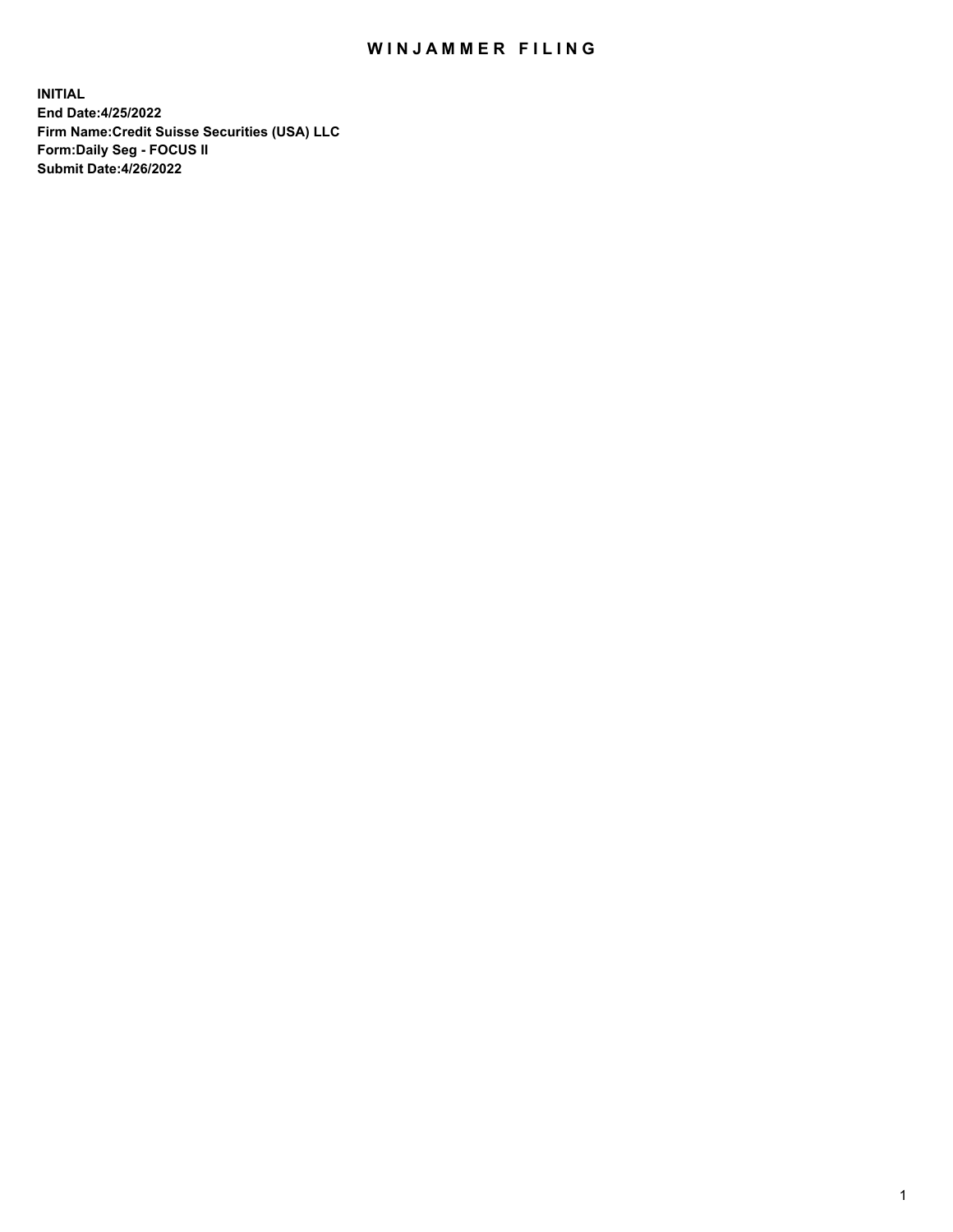**INITIAL**

### **End Date:4/25/2022 Firm Name:Credit Suisse Securities (USA) LLC Form:Daily Seg - FOCUS II Submit Date:4/26/2022**

## **Daily Segregation - Cover Page**

| Name of Company                                                                                                                                                                                                                                                                                                                | <b>Credit Suisse Securities (USA)</b><br><b>LLC</b>              |
|--------------------------------------------------------------------------------------------------------------------------------------------------------------------------------------------------------------------------------------------------------------------------------------------------------------------------------|------------------------------------------------------------------|
| <b>Contact Name</b>                                                                                                                                                                                                                                                                                                            | <b>Alexander Baptiste</b>                                        |
| <b>Contact Phone Number</b>                                                                                                                                                                                                                                                                                                    | 919-994-6223                                                     |
| <b>Contact Email Address</b>                                                                                                                                                                                                                                                                                                   | alexander.baptiste@credit-suiss<br>e.com                         |
| FCM's Customer Segregated Funds Residual Interest Target (choose one):<br>a. Minimum dollar amount: ; or<br>b. Minimum percentage of customer segregated funds required:% ; or<br>c. Dollar amount range between: and; or<br>d. Percentage range of customer segregated funds required between:% and%.                         | $\frac{0}{5}$<br>0 <sub>0</sub><br>0 <sub>0</sub>                |
| FCM's Customer Secured Amount Funds Residual Interest Target (choose one):<br>a. Minimum dollar amount: ; or<br>b. Minimum percentage of customer secured funds required:%; or<br>c. Dollar amount range between: and; or<br>d. Percentage range of customer secured funds required between:% and%.                            | $\frac{0}{5}$<br>$\underline{0} \underline{0}$<br>0 <sub>0</sub> |
| FCM's Cleared Swaps Customer Collateral Residual Interest Target (choose one):<br>a. Minimum dollar amount: ; or<br>b. Minimum percentage of cleared swaps customer collateral required:% ; or<br>c. Dollar amount range between: and; or<br>d. Percentage range of cleared swaps customer collateral required between:% and%. | $\frac{0}{5}$<br>0 <sub>0</sub><br>0 <sub>0</sub>                |

Attach supporting documents CH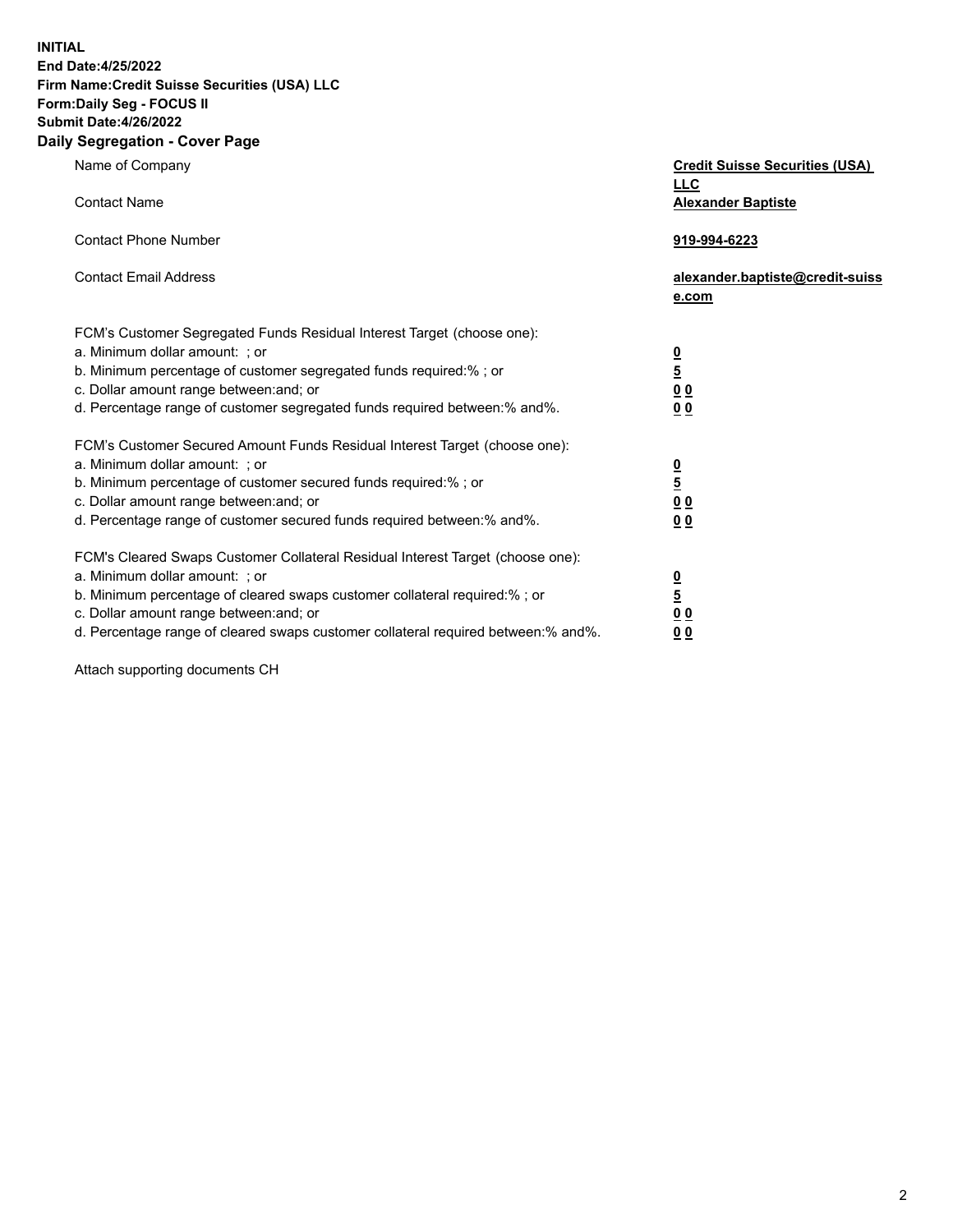### **INITIAL End Date:4/25/2022 Firm Name:Credit Suisse Securities (USA) LLC Form:Daily Seg - FOCUS II Submit Date:4/26/2022**

### **Daily Segregation - Secured Amounts**

|     | Foreign Futures and Foreign Options Secured Amounts                                               |                                 |
|-----|---------------------------------------------------------------------------------------------------|---------------------------------|
|     | Amount required to be set aside pursuant to law, rule or regulation of a foreign                  | $0$ [7305]                      |
|     | government or a rule of a self-regulatory organization authorized thereunder                      |                                 |
| 1.  | Net ledger balance - Foreign Futures and Foreign Option Trading - All Customers                   |                                 |
|     | A. Cash                                                                                           | 3,061,015,205 [7315]            |
|     | B. Securities (at market)                                                                         | 20,795,825 [7317]               |
| 2.  | Net unrealized profit (loss) in open futures contracts traded on a foreign board of trade         | -1,638,436,792 [7325]           |
| 3.  | Exchange traded options                                                                           |                                 |
|     | a. Market value of open option contracts purchased on a foreign board of trade                    | 126 [7335]                      |
|     | b. Market value of open contracts granted (sold) on a foreign board of trade                      | $0$ [7337]                      |
| 4.  | Net equity (deficit) (add lines 1. 2. and 3.)                                                     | 1,443,374,364 [7345]            |
| 5.  | Account liquidating to a deficit and account with a debit balances - gross amount                 | 9,321,461 [7351]                |
|     | Less: amount offset by customer owned securities                                                  | -9,281,839 [7352] 39,622 [7354] |
| 6.  |                                                                                                   |                                 |
|     | Amount required to be set aside as the secured amount - Net Liquidating Equity                    | 1,443,413,986 [7355]            |
| 7.  | Method (add lines 4 and 5)                                                                        |                                 |
|     | Greater of amount required to be set aside pursuant to foreign jurisdiction (above) or line<br>6. | 1,443,413,987 [7360]            |
|     |                                                                                                   |                                 |
| 1.  | FUNDS DEPOSITED IN SEPARATE REGULATION 30.7 ACCOUNTS                                              |                                 |
|     | Cash in banks                                                                                     |                                 |
|     | A. Banks located in the United States                                                             | 10,750,517 [7500]               |
|     | B. Other banks qualified under Regulation 30.7                                                    | 267,061,149 [7520] 277,811,666  |
|     |                                                                                                   | [7530]                          |
| 2.  | Securities                                                                                        |                                 |
|     | A. In safekeeping with banks located in the United States                                         | 20,795,825 [7540]               |
|     | B. In safekeeping with other banks qualified under Regulation 30.7                                | 0 [7560] 20,795,825 [7570]      |
| 3.  | Equities with registered futures commission merchants                                             |                                 |
|     | A. Cash                                                                                           | $0$ [7580]                      |
|     | <b>B.</b> Securities                                                                              | $0$ [7590]                      |
|     | C. Unrealized gain (loss) on open futures contracts                                               | $0$ [7600]                      |
|     | D. Value of long option contracts                                                                 | $0$ [7610]                      |
|     | E. Value of short option contracts                                                                | 0 [7615] 0 [7620]               |
| 4.  | Amounts held by clearing organizations of foreign boards of trade                                 |                                 |
|     | A. Cash                                                                                           | $0$ [7640]                      |
|     | <b>B.</b> Securities                                                                              | $0$ [7650]                      |
|     | C. Amount due to (from) clearing organization - daily variation                                   | $0$ [7660]                      |
|     | D. Value of long option contracts                                                                 | $0$ [7670]                      |
|     | E. Value of short option contracts                                                                | 0 [7675] 0 [7680]               |
| 5.  | Amounts held by members of foreign boards of trade                                                |                                 |
|     | A. Cash                                                                                           | 3,082,313,589 [7700]            |
|     | <b>B.</b> Securities                                                                              | $0$ [7710]                      |
|     | C. Unrealized gain (loss) on open futures contracts                                               | -1,726,159,321 [7720]           |
|     | D. Value of long option contracts                                                                 | 126 [7730]                      |
|     | E. Value of short option contracts                                                                | 0 [7735] 1,356,154,394 [7740]   |
| 6.  | Amounts with other depositories designated by a foreign board of trade                            | $0$ [7760]                      |
| 7.  | Segregated funds on hand                                                                          | $0$ [7765]                      |
| 8.  | Total funds in separate section 30.7 accounts                                                     | 1,654,761,885 [7770]            |
| 9.  | Excess (deficiency) Set Aside for Secured Amount (subtract line 7 Secured Statement               | 211,347,898 [7380]              |
|     | Page 1 from Line 8)                                                                               |                                 |
| 10. | Management Target Amount for Excess funds in separate section 30.7 accounts                       | 72,170,699 [7780]               |
|     |                                                                                                   |                                 |

11. Excess (deficiency) funds in separate 30.7 accounts over (under) Management Target **139,177,199** [7785]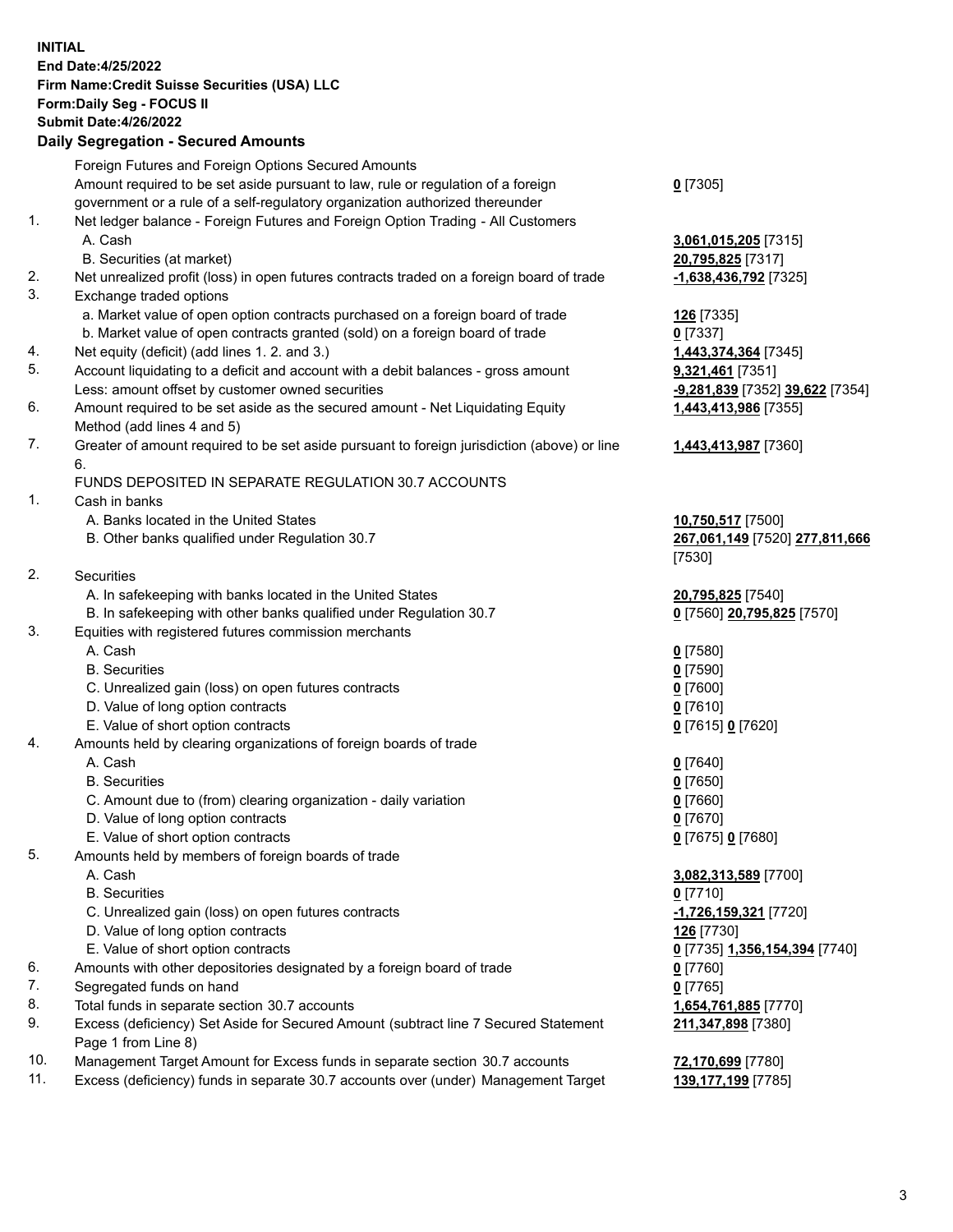|     | <b>INITIAL</b>                                                                                 |                               |
|-----|------------------------------------------------------------------------------------------------|-------------------------------|
|     | End Date: 4/25/2022                                                                            |                               |
|     | Firm Name: Credit Suisse Securities (USA) LLC                                                  |                               |
|     | Form: Daily Seg - FOCUS II                                                                     |                               |
|     | <b>Submit Date: 4/26/2022</b>                                                                  |                               |
|     | Daily Segregation - Segregation Statement                                                      |                               |
|     | SEGREGATION REQUIREMENTS(Section 4d(2) of the CEAct)                                           |                               |
| 1.  | Net ledger balance                                                                             |                               |
|     | A. Cash                                                                                        | 458,084,184 [7010]            |
|     | B. Securities (at market)                                                                      | 322,320,357 [7020]            |
| 2.  | Net unrealized profit (loss) in open futures contracts traded on a contract market             | 9,824,367 [7030]              |
| 3.  | Exchange traded options                                                                        |                               |
|     | A. Add market value of open option contracts purchased on a contract market                    | 50,872,601 [7032]             |
|     | B. Deduct market value of open option contracts granted (sold) on a contract market            | -57,387,803 [7033]            |
| 4.  | Net equity (deficit) (add lines 1, 2 and 3)                                                    | 783,713,706 [7040]            |
| 5.  | Accounts liquidating to a deficit and accounts with                                            |                               |
|     | debit balances - gross amount                                                                  | 41,827,911 [7045]             |
|     | Less: amount offset by customer securities                                                     | -41,827,641 [7047] 270 [7050] |
| 6.  | Amount required to be segregated (add lines 4 and 5)                                           | 783,713,976 [7060]            |
|     | FUNDS IN SEGREGATED ACCOUNTS                                                                   |                               |
| 7.  | Deposited in segregated funds bank accounts                                                    |                               |
|     | A. Cash                                                                                        | 191,082,232 [7070]            |
|     | B. Securities representing investments of customers' funds (at market)                         | $0$ [7080]                    |
|     | C. Securities held for particular customers or option customers in lieu of cash (at            | 315,237,851 [7090]            |
|     | market)                                                                                        |                               |
| 8.  | Margins on deposit with derivatives clearing organizations of contract markets                 |                               |
|     | A. Cash                                                                                        | 516,613,555 [7100]            |
|     | B. Securities representing investments of customers' funds (at market)                         | $0$ [7110]                    |
|     | C. Securities held for particular customers or option customers in lieu of cash (at<br>market) | 7,082,506 [7120]              |
| 9.  | Net settlement from (to) derivatives clearing organizations of contract markets                | -13,034,465 [7130]            |
| 10. | Exchange traded options                                                                        |                               |
|     | A. Value of open long option contracts                                                         | 50,872,601 [7132]             |
|     | B. Value of open short option contracts                                                        | -57,387,803 [7133]            |
| 11. | Net equities with other FCMs                                                                   |                               |
|     | A. Net liquidating equity                                                                      | 164,612 [7140]                |
|     | B. Securities representing investments of customers' funds (at market)                         | 0 [7160]                      |
|     | C. Securities held for particular customers or option customers in lieu of cash (at<br>market) | $0$ [7170]                    |
| 12. | Segregated funds on hand                                                                       | $0$ [7150]                    |
| 13. | Total amount in segregation (add lines 7 through 12)                                           | 1,010,631,089 [7180]          |
| 14. | Excess (deficiency) funds in segregation (subtract line 6 from line 13)                        | 226,917,113 [7190]            |
| 15. | Management Target Amount for Excess funds in segregation                                       | 39,185,699 [7194]             |
| 16. | Excess (deficiency) funds in segregation over (under) Management Target Amount                 | 187,731,414 [7198]            |

16. Excess (deficiency) funds in segregation over (under) Management Target Amount Excess